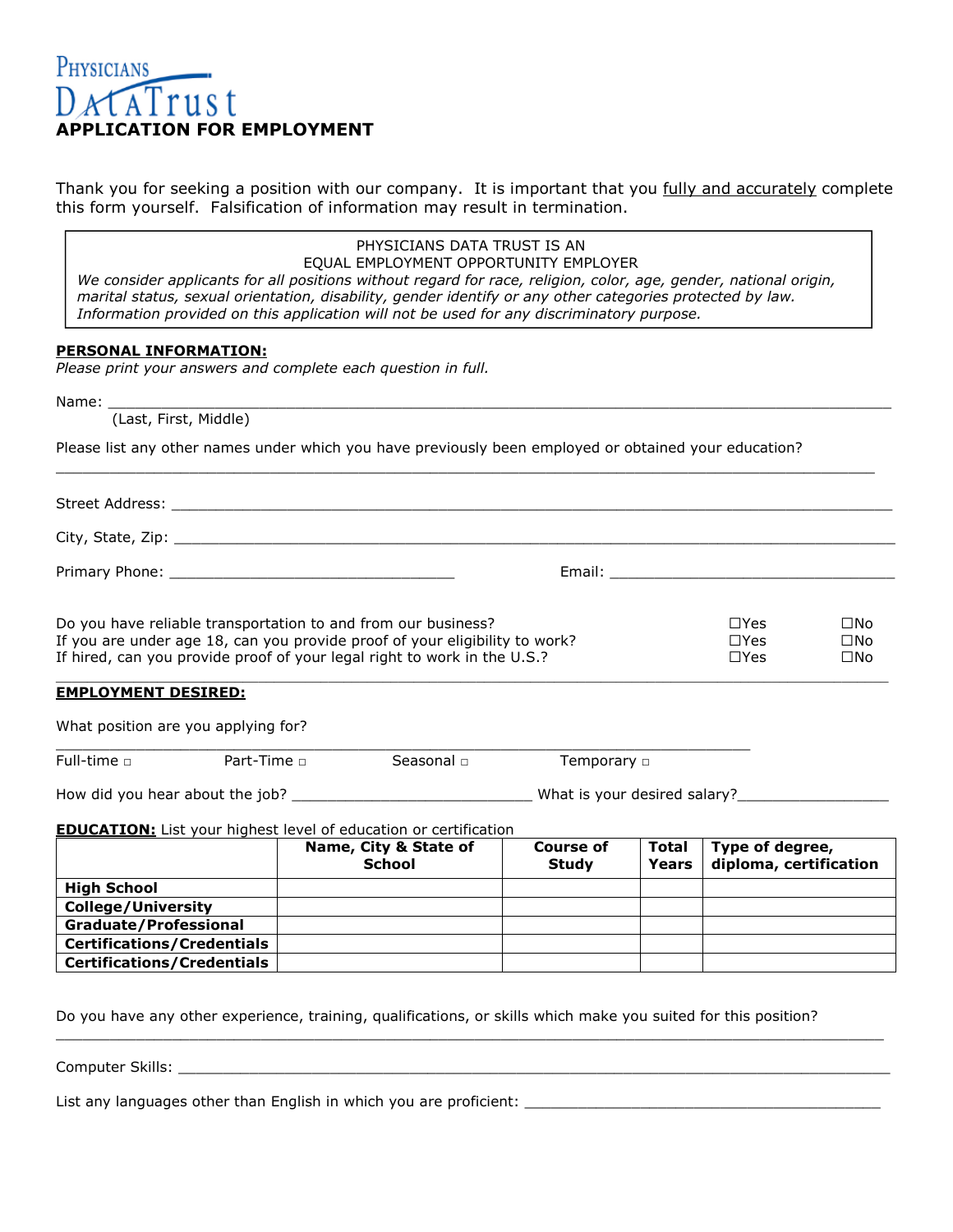### **EMPLOYMENT HISTORY:**

| Are you currently employed?                                                        | $\Box$ Yes  | $\square$ No |
|------------------------------------------------------------------------------------|-------------|--------------|
| If yes, may we contact your present employer?                                      | $\Box Y$ es | $\square$ No |
| Have you signed a Confidentiality/Non-Disclosure Agreement with any other company? | $\Box Y$ es | $\square$ No |

Please list your present and prior employers for the past 10 years. Any periods of unemployment must also be shown. You must complete this section even if you are attaching a resume or have already provided one.

# Record of Employment: List positions starting with most recent.

|  | Telephone: ______________________________ |
|--|-------------------------------------------|
|  |                                           |
|  |                                           |
|  |                                           |
|  |                                           |
|  |                                           |
|  |                                           |
|  |                                           |
|  |                                           |
|  |                                           |
|  |                                           |
|  |                                           |
|  |                                           |
|  |                                           |
|  |                                           |
|  |                                           |
|  |                                           |
|  |                                           |
|  |                                           |
|  |                                           |
|  |                                           |
|  |                                           |
|  |                                           |